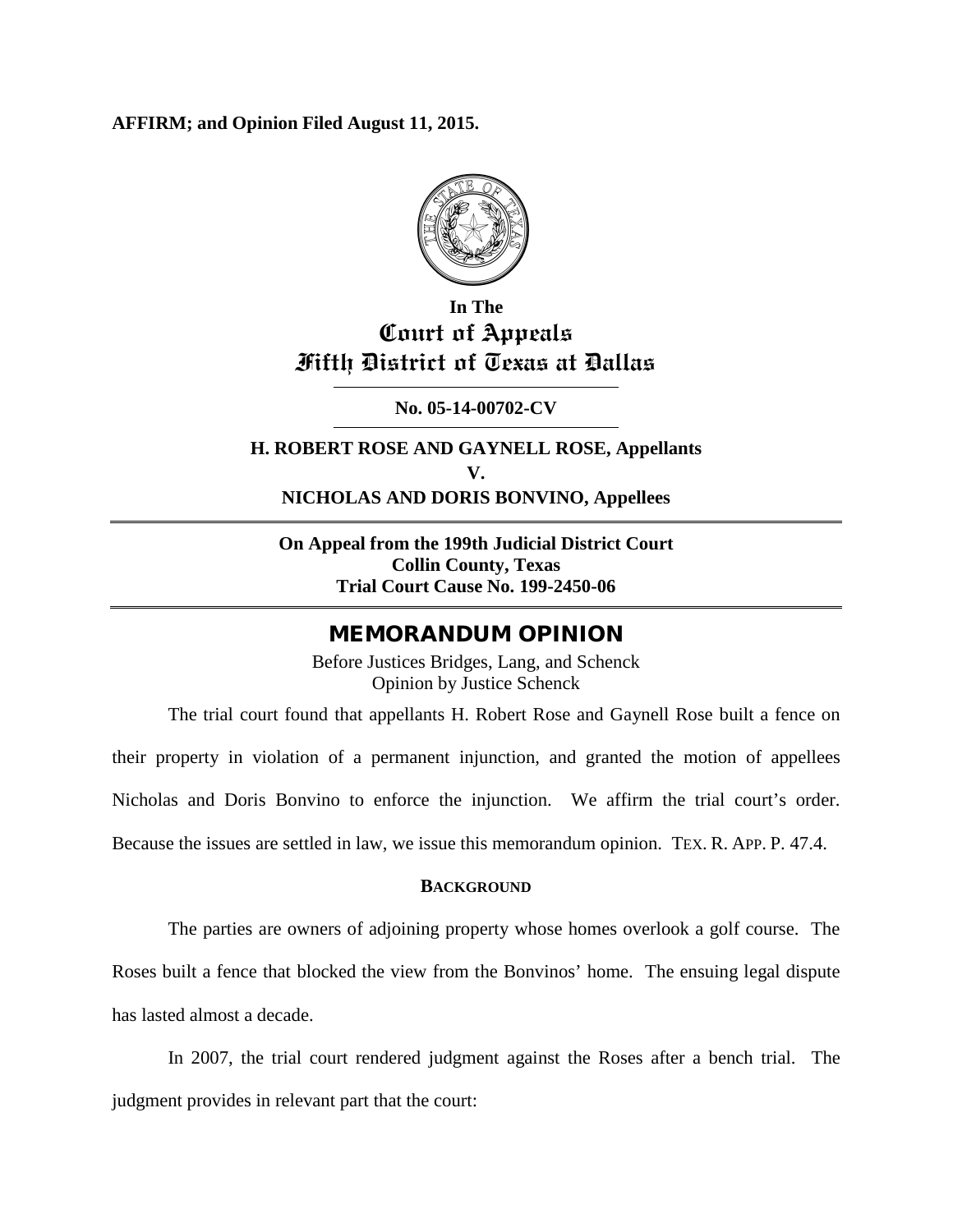ORDERS that the Roses, within thirty (30) days of the date this Final Judgment is signed, reduce the height of their fence along the golf course (*i.e.*, the approximately thirty three (33) linear feet of wood fencing along the southerly boundary of 5418 Harbor Town and the northerly boundary of the triangular protrusion from 5414 Harbor Town) to comply with the six (6) foot maximum height limitation for fencing, walls, and hedges set forth in paragraph 6 of the Covenants and Restrictions on and for Bent Tree North—Phase One recorded in Volume 1146, Page 215 of the real property records of Collin County, Texas, in the manner depicted in DIAGRAM 1 and PHOTOGRAPH 2 and PERMANENTLY ENJOINS the Roses, their successors-in-interest, and all persons acting in concert with them, from thereafter erecting, placing, or altering any fencing, wall, or hedge in excess of six (6) feet in height without the approval of the architectural control committee of the BTN—Phase One Subdivision pursuant to the deed restrictions.

The judgment includes both a photograph and a diagram of the fence. The diagram includes an instruction to "Reduce fence to no more than 6 feet in height, Measured from unimproved grade." The photograph depicts the fence, with arrows pointing to the "unaltered and unimproved grade" and to the places where measurements should be taken. Footnote 1 of the judgment states that "The height limitations shall be measured from the unimproved and unaltered grade as it existed when the Roses initially erected the rear fence to the top of the fence."

After the trial court rendered its judgment, the Roses tore down the original fence. But in 2012, the Roses erected a new fence (the "2012 fence"). After a series of hearings, first on the Bonvinos' motion for contempt, and then on their motion to enforce the trial court's judgment, the trial court found that the 2012 fence "exceeded 6 feet in height measured from unaltered and unimproved grade," and that the Roses did not obtain approval from the architectural control committee (ACC) before constructing the 2012 fence. Based on the testimony of a member of the ACC, the trial court also found that when the Roses sought belated approval of their alreadyconstructed 2012 fence, the ACC denied the request because:

> (a) The requested fence is outside of the [sight] line of the 5414 Harbor Town [the Roses' home], providing no benefit to the Roses;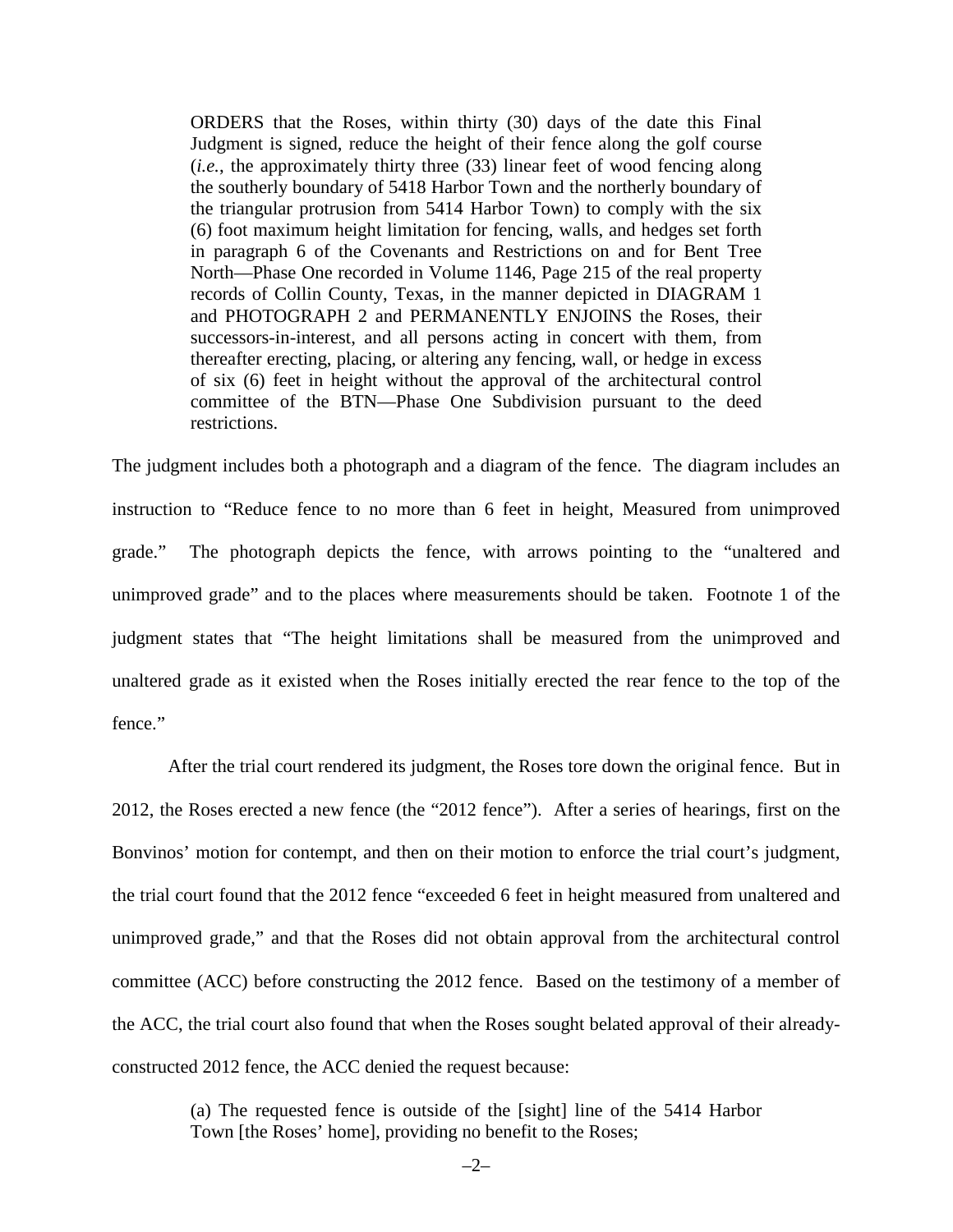(b) Unlike wooden side-yard fences located elsewhere, the 2012 Fence, or any wooden fence erected in that location, significantly burdens the owners of 5418 Harbor Town [the Bonvinos' home] by directly interfering with their unique golf course views and denying the owners of 5418 Harbor Town the enjoyment of their property;

(c) Such a fence constitutes "an annoyance or nuisance" prohibited by the applicable deed restrictions the terms of which are incorporated into the Final Judgment.

These findings are contained in the trial court's May 9, 2014 order granting the Bonvinos'

motion to enforce the judgment, which also provides:

Based on these findings, the Court concludes that H. Robert Rose and Gaynell Rose and the 2012 Fence violates the decrees in the Final Judgment, and the Court, therefore,

ORDERS that H. Robert Rose and Gaynell Rose, within 30 days after this Order is signed, remove, or cause to be removed, the existing wooden fence erected along the southerly boundary of 5418 Harbor Town and the northerly boundary of the triangular protrusion from 5414 Harbor Town;

ORDERS that the permanent injunction in the Final Judgment shall continue in full force and effect and that, in light of the finding by the ACC and this Court that a fence in the location of the 2012 Fence constitutes a prohibited annoyance or nuisance, orders that the Roses, their successors-in-interest, and all persons acting in concert with them, are permanently enjoined from erecting, placing, or altering any fencing, wall, or hedge without the prior written approval of the architectural control committee or the Board of Directors of the BTN—Phase One Subdivision, along the southerly boundary of 5418 Harbor Town and the northerly boundary of the triangular protrusion from 5414 Harbor Town.

This appeal followed. In two issues, the Roses contend the trial court (1) abused its

discretion in modifying the permanent injunction because there were no pleadings or evidence of

changed conditions or circumstances to support the trial court's order requiring the Roses to

obtain approval from the ACC for any fence *not* over six feet in height; and (2) erred by ordering

removal of the 2012 fence because the issue was moot.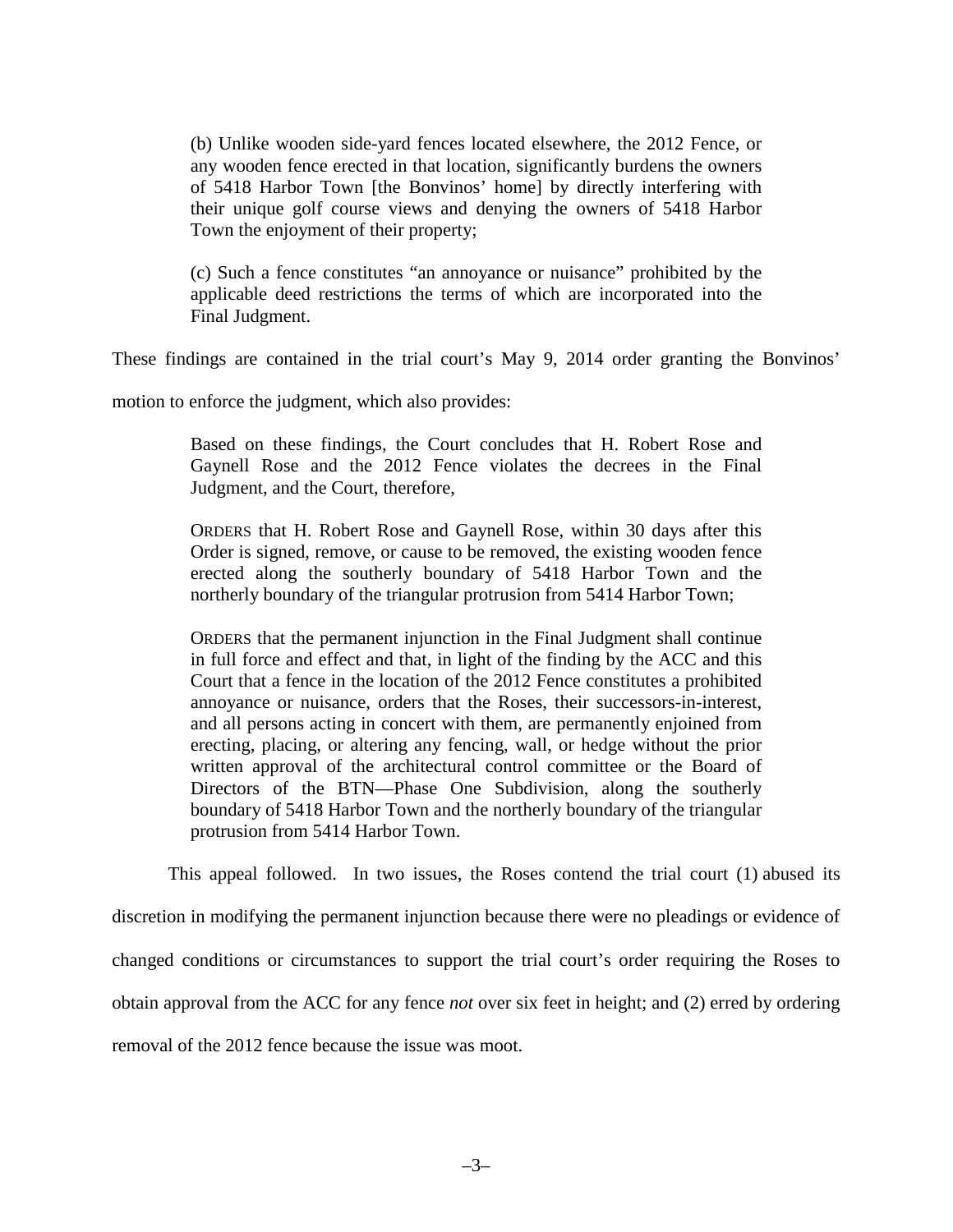#### **STANDARD OF REVIEW**

Trial courts have broad discretion in the enforcement of their judgments. *Katz v. Bianchi*, 848 S.W.2d 372, 375–76 (Tex. App.—Houston [14th Dist.] 1993, no writ). We review the trial court's order using an abuse of discretion standard. *Greiner v. Jameson*, 865 S.W.2d 493, 498 (Tex. App.—Dallas 1993, writ denied). The test for abuse of discretion is whether the court acted without reference to guiding rules and principles. *Id.* (citing *Downer v. Aquamarine Operators, Inc.*, 701 S.W.2d 238, 241–42 (Tex. 1985)).

#### **DISCUSSION**

#### **1. Scope of trial court's order**

The Roses' first issue is premised on their contention that the trial court's order modified its permanent injunction without a showing of changed circumstances. The Roses do not otherwise challenge the trial court's enforcement of its judgment.

#### **A. Enforcement of judgment**

The trial court did not err by ordering the Roses to remove their "existing wooden fence." Even without a showing of changed circumstances, a trial court not only may, but must enforce its own judgments. *In re Crow-Billingsley Air Park, Ltd.*, 98 S.W.3d 178, 179 (Tex. 2003) (orig. proceeding); *see also* TEX. R. CIV. P. 308 (trial court "shall cause its judgments and decrees to be carried into execution"); TEX. GOV'T CODE ANN. § 21.001(a) (West 2004) ("A court has all powers necessary for the exercise of its jurisdiction and the enforcement of its lawful orders . . . ."). Indeed, the power to enforce judgments is inherent in every court with the authority to render them, and functions as a vital assurance that judicial proceedings will achieve some purpose in keeping with their aims. *Arndt v. Farris,* 633 S.W.2d 497, 499 (Tex. 1982). To that end, "ʻ[a] trial court has the power to enforce its judgments even after its plenary power has expired.'" *Rapid Settlements, Ltd. v. Symetra Life Ins. Co.*, 234 S.W.3d 788, 795 (Tex. App.—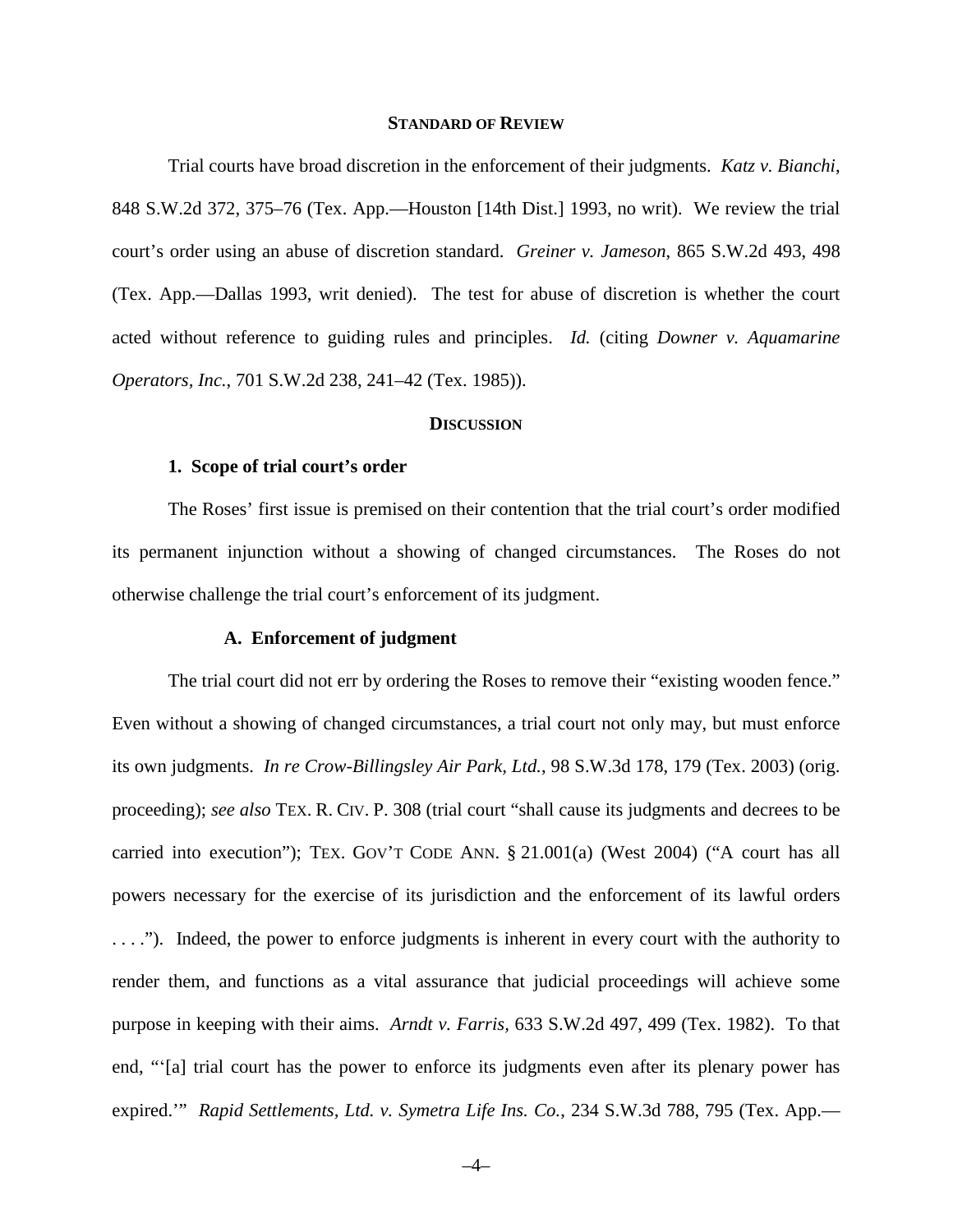Tyler 2007, no pet.) (quoting *Wall St. Deli, Inc. v. Boston Old Colony Ins. Co.*, 110 S.W.3d 67, 69 (Tex. App.—Eastland 2003, no pet.)). Accordingly, the trial court here had the power to punish the Roses for contempt, although it did not do so, and the authority to otherwise enforce its original judgment by "suitable methods."[1](#page-4-0) *Arndt,* 633 S.W.2d at 499; TEX. GOV'T CODE ANN. § 21.002 (West 2004); TEX. R. CIV. P. 692 (disobedience of injunction may be punished by court as a contempt); *see also Ex parte Gorena*, 595 S.W.2d 841, 843–44 (Tex. 1979) (power to punish for contempt is inherent power of court and essential element of judicial independence and authority). The trial court's order enforces its original judgment permanently enjoining the Roses from "erecting . . . any fencing . . . in excess of six (6) feet in height without the approval of the [ACC] . . . pursuant to the deed restrictions."

In their motion to enforce the judgment, the Bonvinos pleaded that the Roses erected fencing in excess of six feet in height without the approval of the ACC. In the series of postjudgment hearings, the Bonvinos offered evidence that the fence was in excess of six feet in height, as measured from unimproved and unaltered grade, and had been erected without the approval of the ACC. The trial court did not abuse its discretion by ordering that the fence erected in violation of the judgment be removed. *See Crow-Billingsley Air Park, Ltd.*, 98 S.W.3d at 179.

#### **B. Modification of judgment**

The Roses contend, however, that the trial court erred by ordering that they must obtain permission of the ACC before erecting any fence, wall, or hedge, when the original injunction required permission of the ACC only for a fence, wall, or hedge in excess of six feet in height. The trial court's ruling was based on its finding that "a fence in the location of the 2012 Fence

<span id="page-4-0"></span> $<sup>1</sup>$  In the hearing on the Bonvinos' motion for contempt, the trial court orally denied the motion because "I just didn't get enough from you</sup> guys to understand what's going on," and the hearing was adjourned with instructions that the parties measure the fence and reduce its height to six feet. But the parties were unable to agree on the measurement and returned to the trial court for further hearings.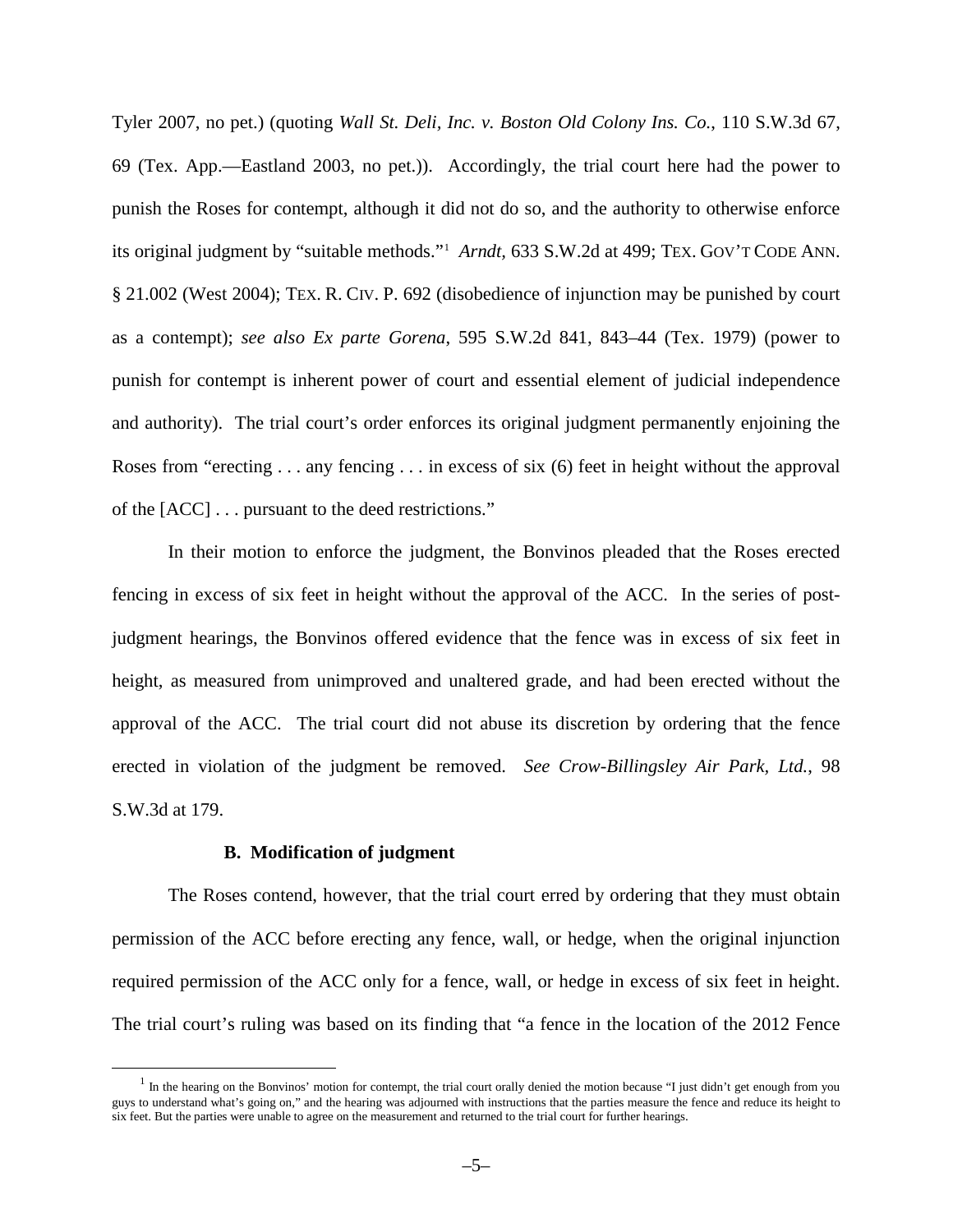constitutes a prohibited annoyance or nuisance," supported by the evidence presented at the postjudgment hearings regarding the ACC's denial of the Roses' request to approve the fence.

In keeping with its general power to enforce its judgment by suitable methods, a "[t]rial court possess the inherent power to modify final injunctive orders to enforce a judgment or accommodate changed conditions." *Schuring v. Fosters Mill Vill. Cmty. Ass'n*, 396 S.W.3d 73, 75 (Tex. App.—Houston [14th Dist.] 2013, pet. denied); *see also City of Seagoville v. Smith*, 695 S.W.2d 288, 289 (Tex. App.—Dallas 1985, no writ) (as long as order concerns continuing situation, trial court retains power to change, alter, or modify equitable relief it granted by injunction upon showing of changed circumstances). In *City of San Antonio v. Singleton*, 858 S.W.2d 411, 412 (Tex. 1993) (per curiam), the supreme court explained:

> A trial court generally retains jurisdiction to review, open, vacate or modify a permanent injunction upon a showing of changed conditions. *Smith v. O'Neill,* 813 S.W.2d 501, 502 (Tex. 1991). The authority to exercise that jurisdiction, however, must be balanced against principles of res judicata. *See System Fed'n No. 91 v. Wright,* 364 U.S. 642, 647–48, 81 S.Ct. 368, 371, 5 L.Ed.2d 349 (1961). Whether right or wrong, an injunction "is not subject to impeachment in its application to the conditions that existed at its making." *United States v. Swift & Co.,* 286 U.S. 106, 119, 52 S.Ct. 460, 464, 76 L.Ed. 999 (1932).

In *Singleton*, because the allegedly "changed" conditions had existed at the time the injunction was rendered, modification was not warranted, and the supreme court rendered judgment setting aside the modified injunction. *Id.* And even if changed circumstances are established, a trial court may in its discretion decline to modify an injunction, as was the case in *Schuring*. *See Schuring*, 396 S.W.3d at 76.

As stated in *Singleton*, a trial court retains jurisdiction to modify or open an injunction. *Singleton*, 858 S.W.2d at 412. The exercise of this jurisdiction includes the discretion to modify an injunction to impose additional requirements on the party enjoined. *See Smith,* 695 S.W.2d at 289; *see also United States v. United Shoe Machinery Corp.*, 391 U.S. 244, 251 (1968) (district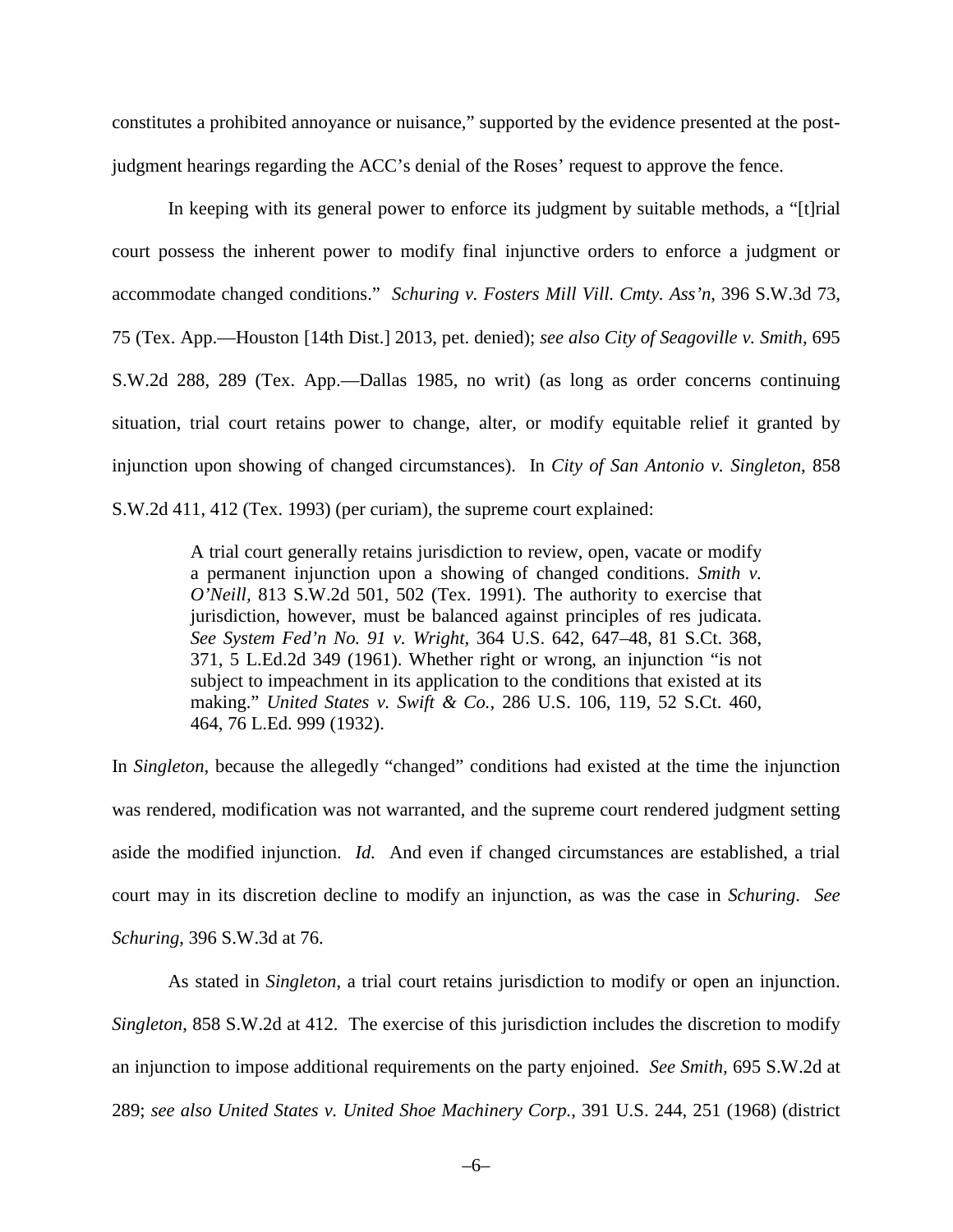court had both power and duty to modify injunction to impose additional restrictions on party enjoined, upon proof that original injunction had not achieved adequate relief to which party seeking modification was entitled under law). In view of finality and *res judicata* concerns, the party seeking the modification must establish that the original purposes of the injunction are not being fulfilled in a material respect that suggests modification is an appropriate method of enforcing the original judgment. *See Singleton,* 858 S.W.2d at 412; *Exxon Corp. v. Texas Motor Exch. of Houston, Inc.*, 628 F.2d 500, 503 (5th Cir. 1980) (discussing standard of proof under *United Shoe*). Here, the Bonvinos pleaded that the 2012 fence was built in violation of the injunction and despite the original judgment. The Bonvinos also offered evidence that (1) the Roses built a new fence; (2) the new fence exceeded six feet in height, contrary to the trial court's original injunction; (3) the ACC did not approve the new fence, as required by the original injunction; and (4) the ACC determined that any fence in the location of both the original fence and the 2012 fence was an "annoyance or nuisance" in violation of the applicable deed restrictions because it caused a "significant burden to the Bonvinos" and provided "no benefit that will inure to the Roses." The Bonvinos established both that circumstances had changed since the original injunction, and that the original purposes of the injunction were not being fulfilled in a material respect. *See Singleton*, 858 S.W.2d at 412; *Exxon Corp.*, 628 F.2d at 503. We reject the Roses' argument that there is no pleading and evidence to support the trial court's order.<sup>[2](#page-6-0)</sup>

<span id="page-6-0"></span> $2$  More specifically, in both their motion for contempt and their motion to enforce, the Bonvinos pleaded that the 2012 fence had been erected in violation of the trial court's permanent injunction. And in the post-judgment hearings, the trial court heard testimony from Nicholas Bonvino that the fence was "[b]etween six-four to six-eight, depending on the slope." In addition, the trial court ordered the parties to measure the height of the fence, and the Bonvinos' counsel reported back that "what we measured on the day" was "six-two to six-five," although the parties were still in disagreement about the grade from which they were to measure. Bonvino also testified that he had contacted the ACC to inquire whether it had reviewed or approved a new fence on the Roses' property. He received a response by e-mail, admitted into evidence, that no such approval had been sought or given. The general counsel of the ACC testified that Rose did not seek permission to erect a fence until late 2013. The ACC considered the request; determined they had received no prior request from Rose; and determined not to grant Rose's request for the reasons set out in the ACC's letter admitted into evidence.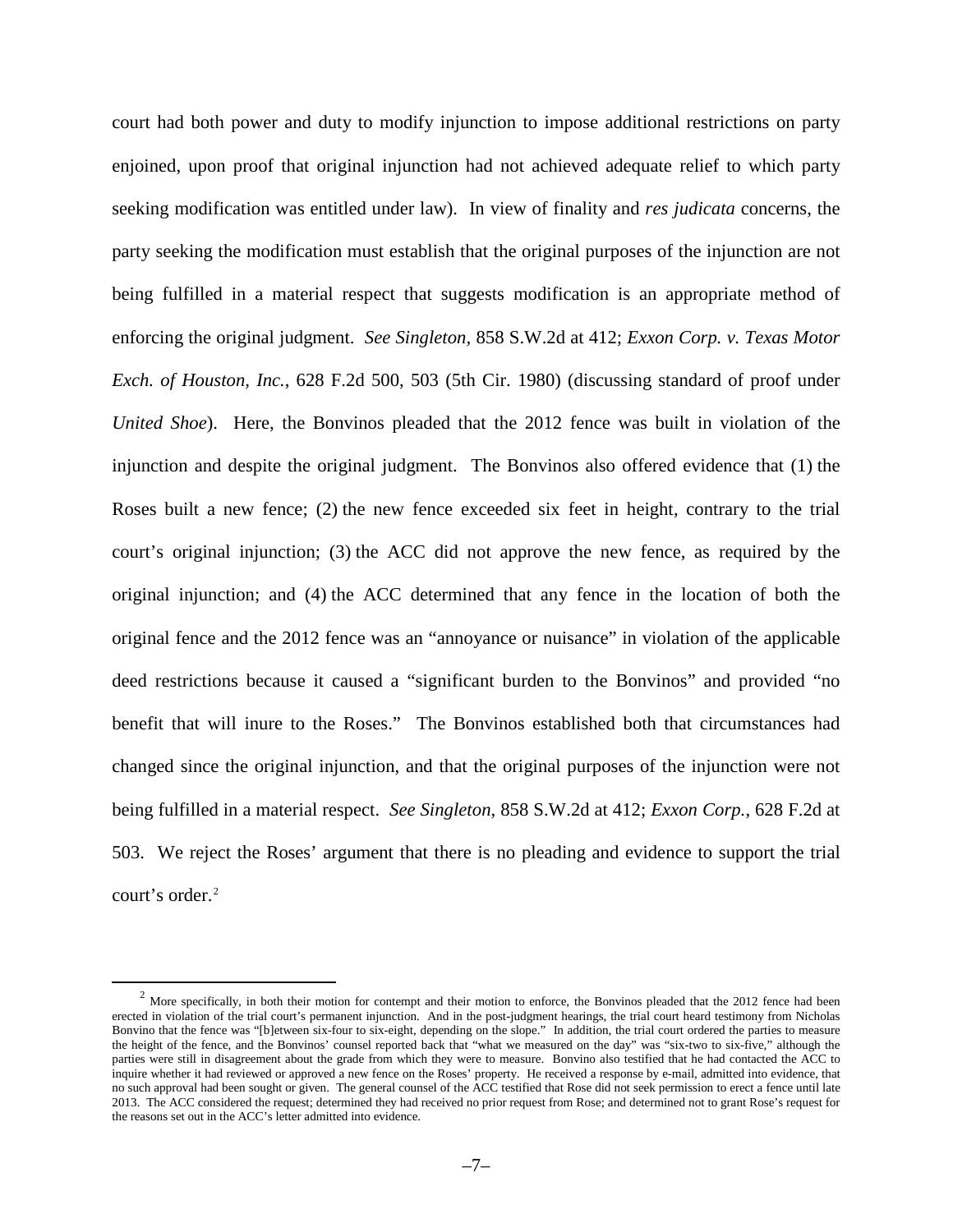We conclude the trial court did not abuse its discretion in imposing the additional requirement on the Roses that they must obtain the approval of the ACC for any fencing, wall, or hedge, regardless of height. We overrule the Roses' first issue.

#### **2. Mootness**

In their second issue, the Roses contend the trial court erred by granting the Bonvinos' motion to enforce because the issue was moot. The Roses argue that the Bonvinos' attorney admitted in open court on November 14, 2013, that "the fence has been reduced to six feet in height," and therefore no issue remained to be determined. Citing *Valley Baptist Medical Center v. Gonzalez*, 33 S.W.3d 821, 822 (Tex. 2000), the Roses contend that because there was no live controversy between the parties at the time the trial court signed its order, the trial court lacked jurisdiction to order the Roses to remove the second fence.

As the record reflects, however, the parties' almost decade-long dispute over the Roses' fence is anything but moot.<sup>[3](#page-7-0)</sup> In the same hearing, for example, the Bonvinos' attorney later argued that Rose "changed the conditions in violation of the order" by "erect[ing] a fence in excess of six feet." And even though Rose testified he used boards less than six feet long to construct the fence, the parties never agreed on the location of the "unaltered and unimproved grade" from which the height of the fence was to be measured, and there was evidence that Rose had altered the grade while constructing the fence.<sup>[4](#page-7-1)</sup>

<span id="page-7-0"></span><sup>&</sup>lt;sup>3</sup> Much of the argument at the November 14, 2013, hearing addressed the Bonvinos' additional request, denied by the trial court, for permission to enter the Roses' property to build a retaining wall to prevent erosion on the Bonvinos' property, and the attorney's comment was made in the context of those arguments. The Bonvinos alleged the erosion problem was caused by the removal of a "planter box" (according to the Roses) or a "retaining wall" (according to the Bonvinos) removed when the new fence was erected in 2012. The trial court explicitly refused to grant this relief, stating at more than one hearing that it believed that it lacked the authority to allow the Bonvinos to trespass on the Roses' property.

<span id="page-7-1"></span> $4$  The attorney's statement, in any event, was not a formal declaration in open court that was sufficiently clear, deliberate, or unequivocal so as to constitute a judicial admission. *See Horizon/CMS Healthcare Corp. v. Auld*, 34 S.W.3d 887, 905 (Tex. 2000) (judicial admission must be "a clear, deliberate, and unequivocal statement"); *see also In re Bunzl USA, Inc.*, 155 S.W.3d 202, 207 n.3 (Tex. App.—El Paso 2004, orig. proceeding) (judicial admission is "formal act, done in the course of judicial proceedings, which dispenses with the production of evidence and takes the matter out of the domain of proof").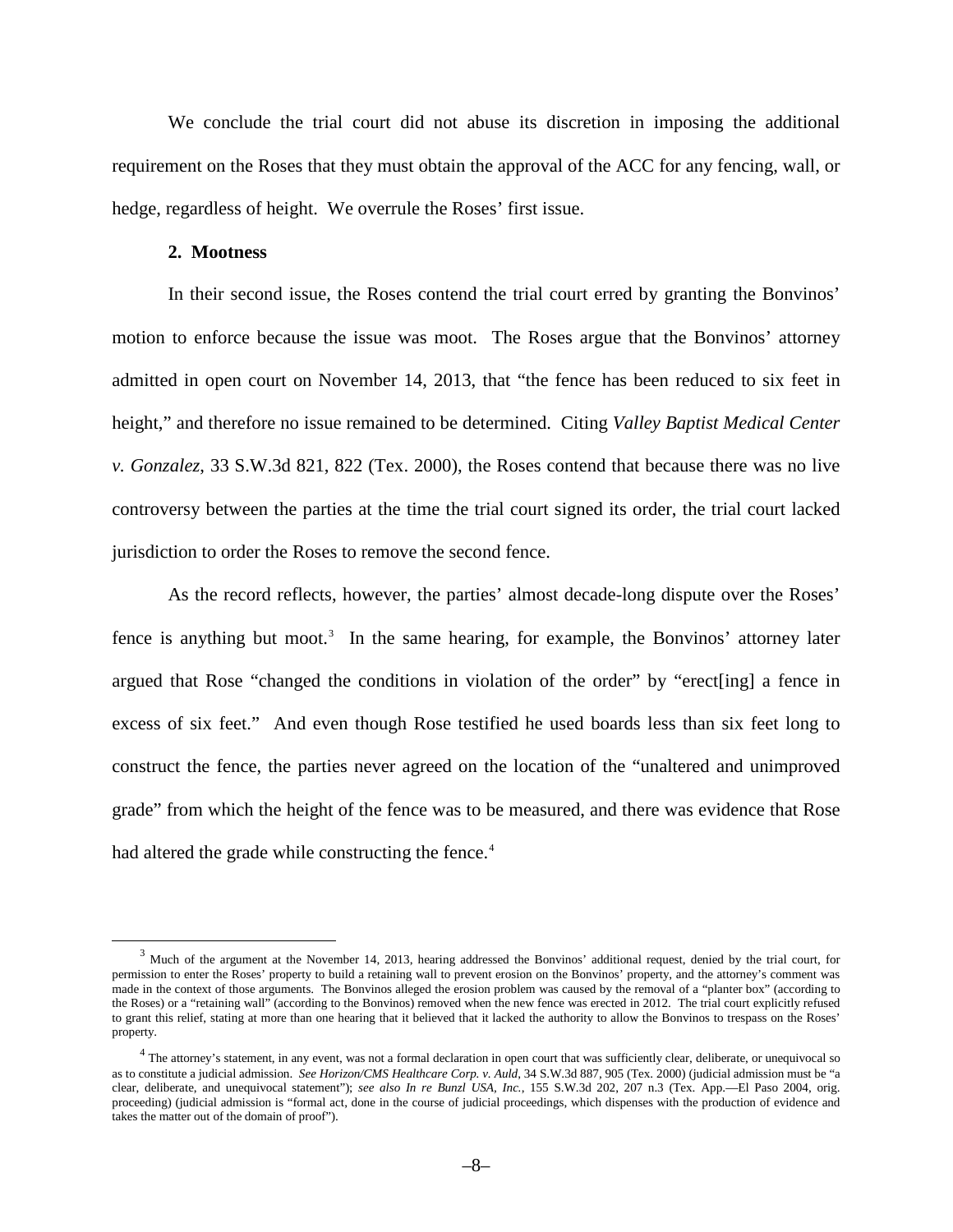The Bonvinos never conceded that the 2012 fence was in conformity with the trial court's original judgment. There was at least some evidence that when measured from the "unaltered and unimproved grade" as required by the trial court's original judgment, the 2012 fence exceeded six feet in height. The controversy was, therefore, not moot. We overrule the Roses' second issue.

#### **CONCLUSION**

We affirm the trial court's "Order Granting Motion to Enforce Final Judgment."

/David J. Schenck/ DAVID J. SCHENCK **JUSTICE** 

140702F.P05